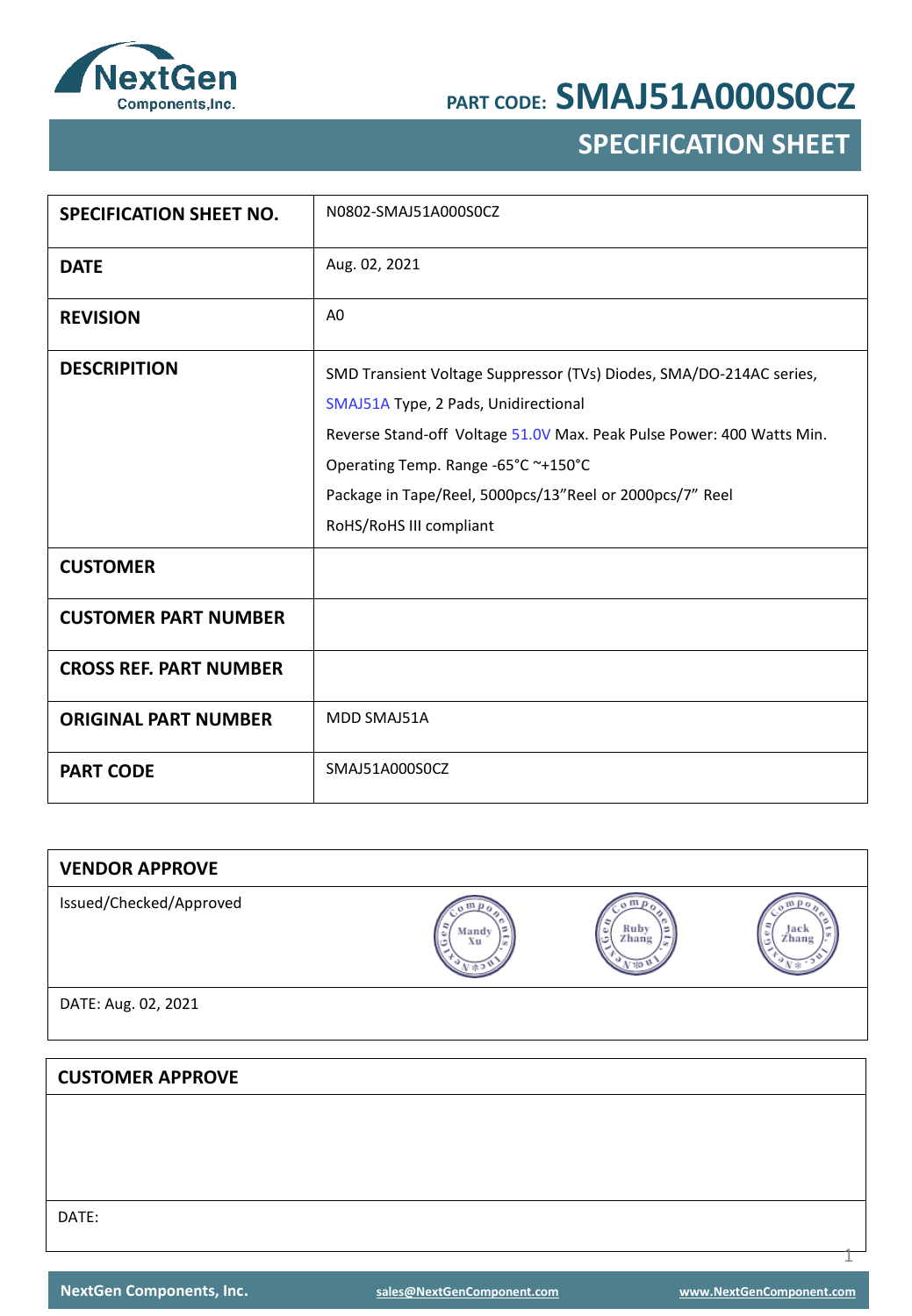

### **SMD TRANSIENT VOLTAGE SUPPRESSORS DIODES SMA SERIES**

#### **MAIN FEATURE**

• The plastic package carries Underwriters Laboratory Flammability Classification 94V-0

,

- Low profile package
- Built-in strain relief
- High temperature soldering guaranteed: 260℃/ 10 seconds at terminals
- Glass passivated chip junction
- Low inductance
- Excellent clamping capability
- 400W peak pulse power capability at 10/1000μs waveform
- Repetition rate (duty cycle): 0.01%
- Fast response time
- Repetition rate (duty cycle): 0.01%
- Typical IR less than 1μA above 10V

#### **APPLICATION**

- I/O interface
- AC/DC po w er supply
- Low frequency signal transmission line (RS232, RS485, etc.)

#### **PART CODE GUIDE**



| <b>SMA</b> | <b>J51A000</b> | <b>OCZ</b> |
|------------|----------------|------------|
|            |                |            |

1) **SMA**: SMD Transient Voltage Suppressor (TVs) Diodes, SMA /DO-214AC series,

2) **J51A000**: Type code for original part number SMAJ51A

3) **S**: Package code, Tape/reel, 5000pcs/13"Reel or 2000pcs/7" Reel

4) **0CZ:** Marking code for "CZ" on the case surface, Different Marking for different specification.

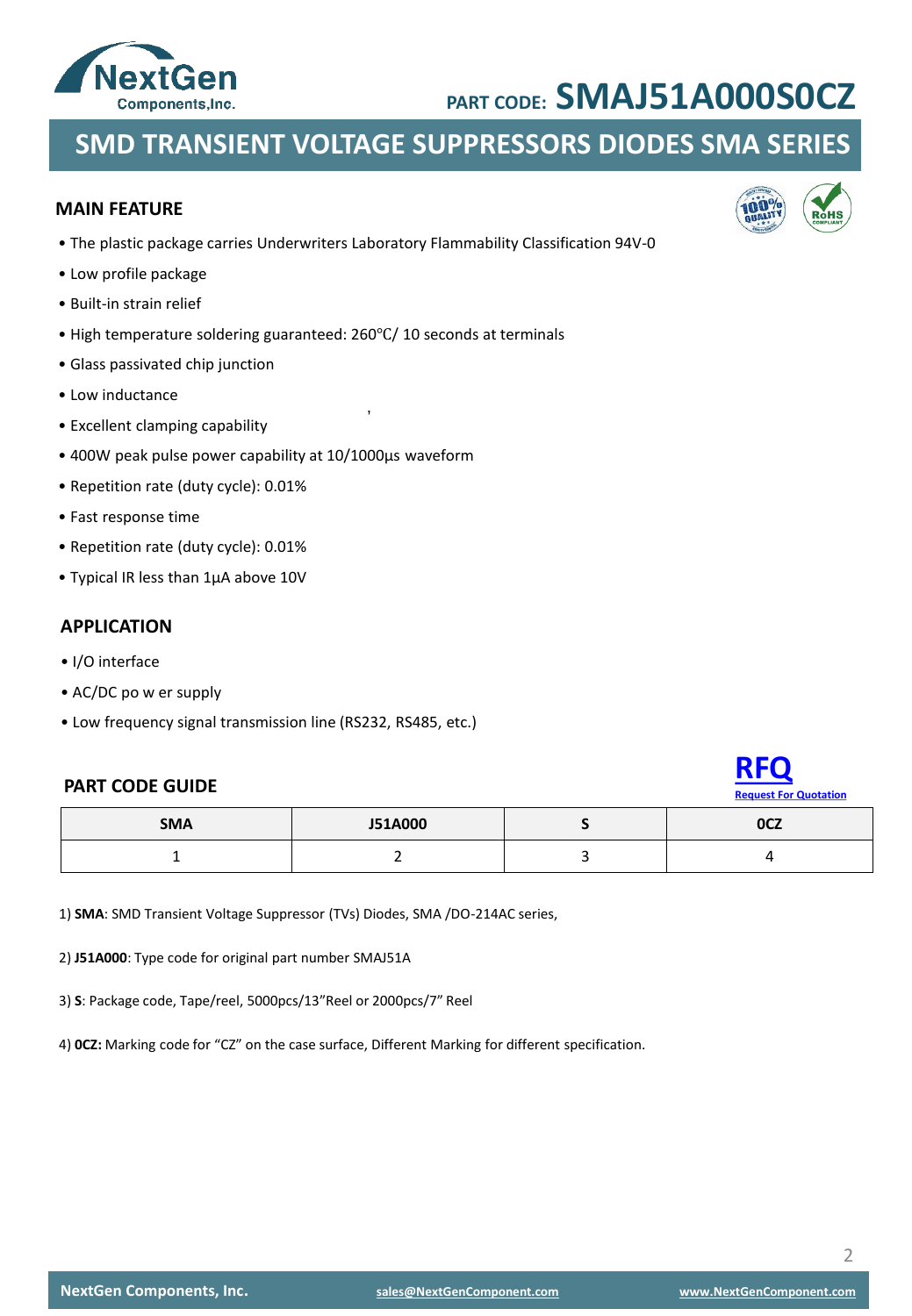

### **SMD TRANSIENT VOLTAGE SUPPRESSORS DIODES SMA SERIES**

### **MORE ITEMS AVAILABLE- Unidirectional Type**

| SMAJ050A00S0AE | SMAJ060A00S0AG | SMAJ070A00S0AM | SMAJ075A00S0AP | SMAJ085A00S0AT |
|----------------|----------------|----------------|----------------|----------------|
| SMAJ080A00S0AR | SMAJ090A00S0AV | SMAJ10A000S0AX | SMAJ11A000S0AZ | SMAJ12A000S0BE |
| SMAJ13A000S0BG | SMAJ14A000S0BK | SMAJ15A000S0BM | SMAJ16A000S0BP | SMAJ17A000S0BR |
| SMAJ18A000S0BT | SMAJ20A000S0BV | SMAJ22A000S0BX | SMAJ24A000S0BZ | SMAJ26A000S0CE |
| SMAJ28A000S0CG | SMAJ30A000S0CK | SMAJ33A000S0CM | SMAJ36A000S0CP | SMAJ40A000S0CR |
| SMAJ43A000S0CT | SMAJ45A000S0CV | SMAJ48A000S0CX | SMAJ51A000S0CZ | SMAI54A000S0RF |
| SMAJ58A000S0RG | SMAI60A000S0RK | SMAI64A000S0RM | SMAJ70A000S0RP | SMAJ75A000S0RR |
| SMAJ78A000S0RT | SMAI85A000S0RV | SMAJ90A000S0RX | SMAJ100A00S0RZ | SMAJ110A00S0SE |
| SMAJ120A00S0SG | SMAJ130A00S0SK | SMAJ150A00S0SM | SMAJ160A00S0SP | SMAJ170A00S0SR |
| SMAJ180A00S0ST | SMAJ190A00S0SU | SMAJ200A00S0SV | SMAJ210A00S0SW | SMAJ220A00S0GE |
| SMAJ250A00S0SZ | SMAJ300A00S0TE | SMAJ350A00S0TG | SMAJ400A00S0TK | SMAJ440A00S0TM |
| SMAJ065A00S0AK |                |                |                |                |

### **MORE ITEMS AVAILABLE- Bidirectional Type**

| SMAI050CA0S0WF | SMAI060CA0S0WG | SMAI070CA0S0WM | SMAJ075CA0S0WP | SMAJ080CA0S0WR |
|----------------|----------------|----------------|----------------|----------------|
| SMAJ085CA0S0WT | SMAJ090CA0S0WV | SMAJ10CA00S0WX | SMAJ11CA00S0WZ | SMAJ12CA00S0XE |
| SMAJ13CA00S0XG | SMAJ14CA00S0XK | SMAJ15CA00S0XM | SMAJ16CA00S0XP | SMAJ17CA00S0XR |
| SMAJ18CA00S0XT | SMAJ20CA00S0XV | SMAJ22CA00S0XX | SMAJ24CA00S0XZ | SMAJ26CA00S0YE |
| SMAJ28CA00S0YG | SMAI30CA00S0YK | SMAI33CA00S0YM | SMAI36CA00S0YP | SMAJ40CA00S0YR |
| SMAJ43CA00S0YT | SMAJ45CA00S0YV | SMAJ48CA00S0YX | SMAJ51CA00S0YZ | SMAJ54CA00S0ZE |
| SMAI58CA00S07G | SMAI60CA00S07K | SMAI64CA00S07M | SMAJ70CA00S07P | SMAJ75CA00S07R |
| SMAI78CA00S07T | SMAI85CA00S07V | SMAJ90CA00S07X | SMAJ100CA0S0ZZ | SMAJ110CA0S0VF |
| SMAJ120CA0S0VG | SMAJ130CA0S0VK | SMAJ150CA0S0VM | SMAJ160CA0S0VP | SMAJ170CA0S0VR |
| SMAJ180CA0S0VT | SMAJ190CA0S0YU | SMAJ200CA0S0VV | SMAJ210CA0S0YW | SMAJ220CA0S0VX |
| SMAJ250CA0S0VZ | SMAJ300CA0S0UE | SMAJ350CA0S0UG | SMAJ400CA0S0UK | SMAJ440CA0S0UM |
| SMAI065CA0S0AK |                |                |                |                |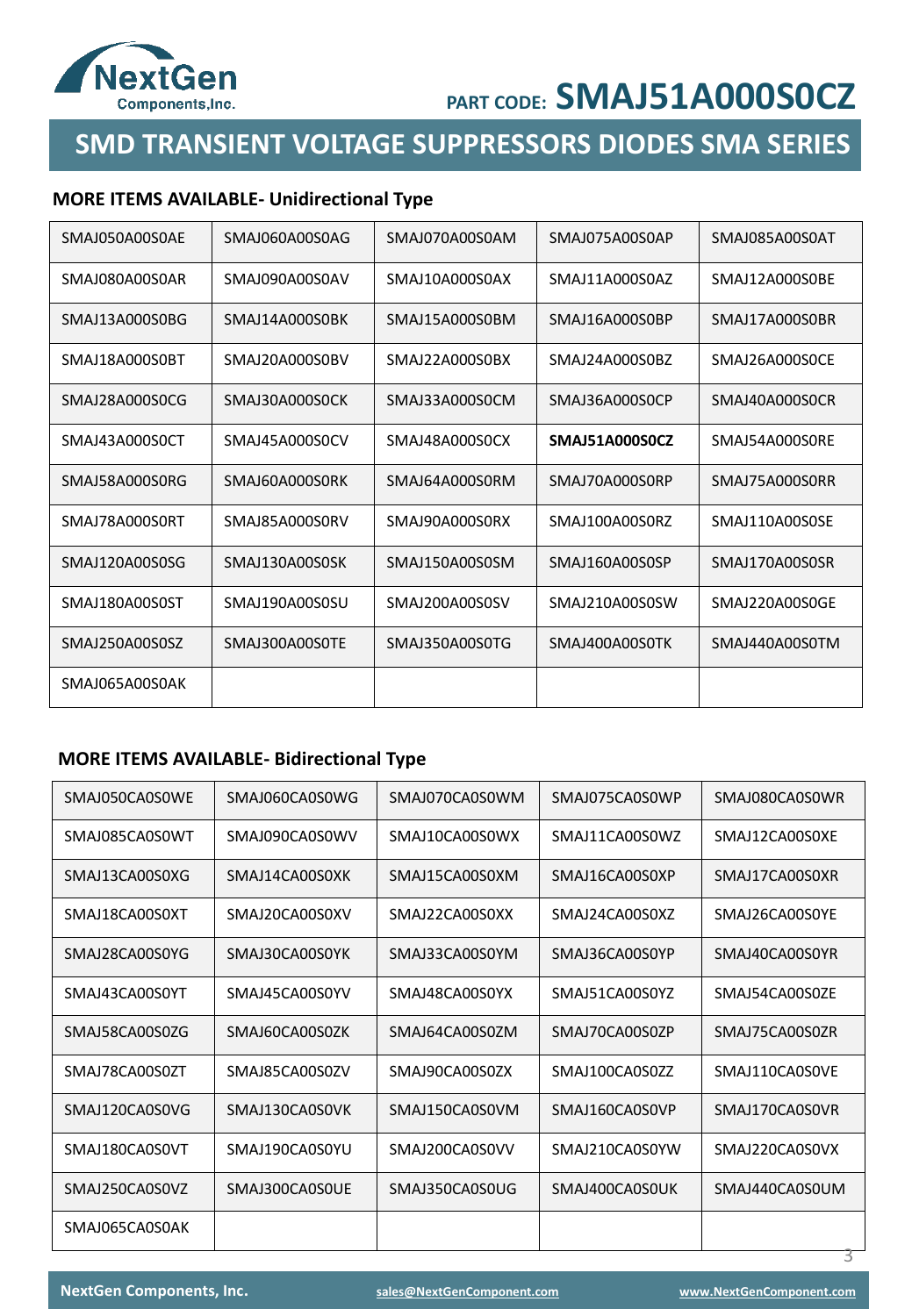

**SMD TRANSIENT VOLTAGE SUPPRESSORS DIODES SMA SERIES**

### **DIMENSION (Unit: Inch/mm)**

**Image for reference**



**Marking: CZ**





| Symbol | Unit<br>(Inch) | Unit<br>(mm) |
|--------|----------------|--------------|
| А      | 0.066          | 1.680        |
| R      | 0.060          | 1.520        |
| C      | 0.154          | 3.900        |
| D      | 0.095          | 2.410        |
| F      | 0.215          | 5.450        |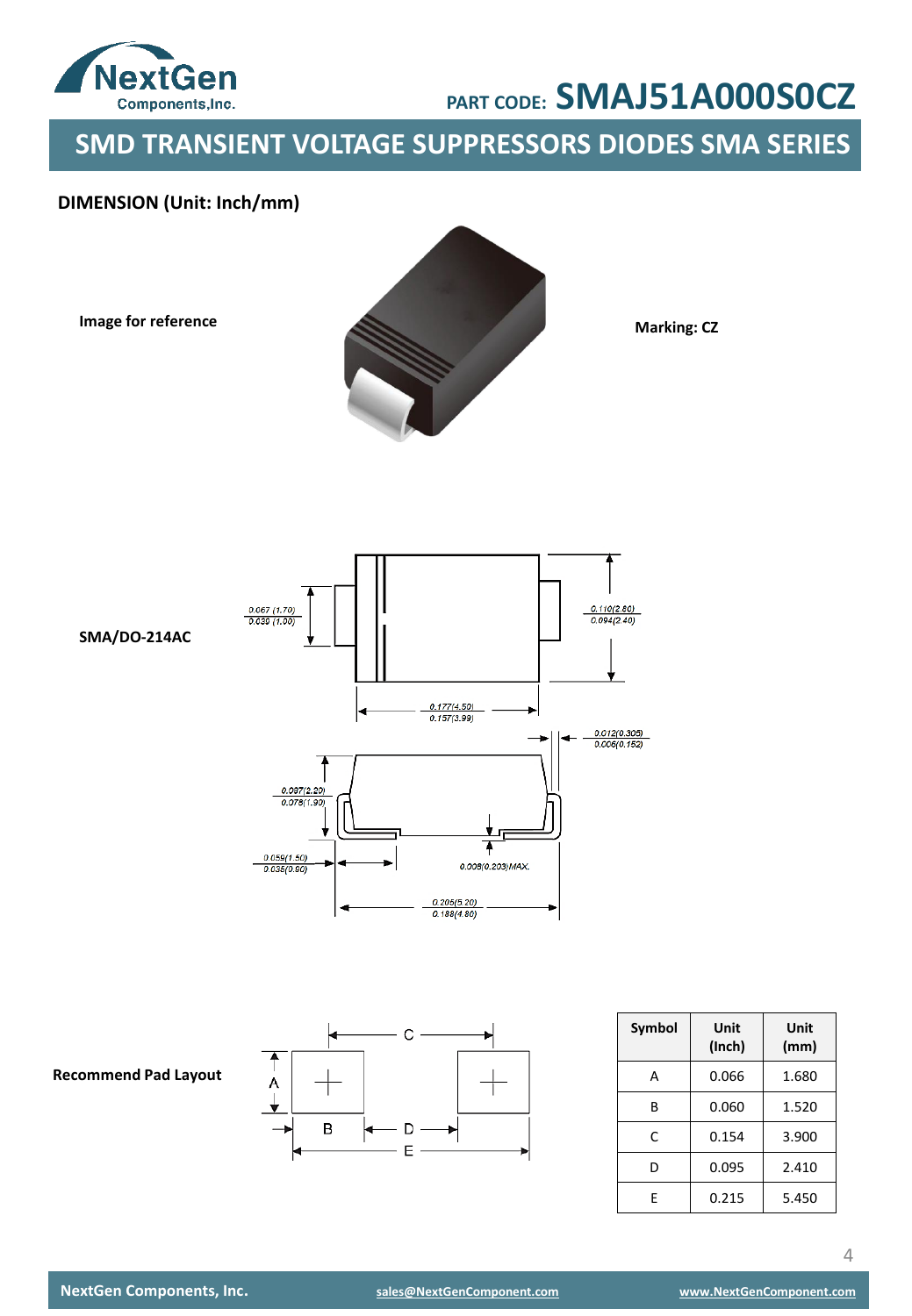

### **SMD TRANSIENT VOLTAGE SUPPRESSORS DIODES SMA SERIES**

#### **MECHANICAL DATA**

| Case                                      | <b>Terminals</b>                                                | <b>Polarity</b>                    | <b>Mounting</b><br><b>Position</b> | Weight<br>per piece             |
|-------------------------------------------|-----------------------------------------------------------------|------------------------------------|------------------------------------|---------------------------------|
| JEDEC SMA/DO-214AC<br>molded plastic body | Solder plated,<br>Solderable per<br>MIL-STD-750,<br>Method 2026 | Polarity symbol<br>marking on case | Any                                | 0.0020 Ounce,<br>$0.0622$ grams |

#### **MAX. RATING & CHARACTERISTICS - Ratings at 25**℃ **ambient temperature unless otherwise specified.**

| <b>Parameter</b>                                                            | <b>SYMBOLS</b> |      | <b>VALUE</b> |        | <b>UNITS</b> |
|-----------------------------------------------------------------------------|----------------|------|--------------|--------|--------------|
|                                                                             |                | Min. | Typical      | Max.   |              |
| Peak pulse power dissipation at 10/1000us<br>waveform (Note1, Note2, Fig.1) | P ppm          | 400  |              |        | W            |
| Peak pulse current of at 10/1000us waveform<br>(Note 1, Fig.3)              | I ppm          |      |              | 4.9    | A            |
| Steady state power dissipation at TA=50°C (Fig.5)                           | P M(AV)        |      | 3.3          |        | W            |
| Peak forward surge current 8.3ms single half                                | I FSM          |      | 40           |        | A            |
| sine-wave superimposed on rated load                                        |                |      |              |        |              |
| (JEDEC Method)                                                              |                |      |              |        |              |
| Thermal resistance junction to lead                                         | R QJL          |      | 30           |        | °C/W         |
| Thermal resistance junction to ambient                                      | R QJA          |      | 120          |        | °C/W         |
| Operating junction temperature range                                        | ΤJ             | -65  |              | $+150$ | °C           |
| Storage temperature range                                                   | <b>T</b> STG   | -65  |              | $+150$ | °C           |

Note

1. Non-repetitive current pulse, per Fig 3 and derated above TA=25 °C per Fig 2

2. Mounted on 5.0\*5.0mm(Thickness 0.03mm) copper pads to each terminal

3. 8.3ms single half sine – wave or equivalent square wave, duty cycle – 4 pulsed per minute Max

#### **ELECTRICALCHARACTERISTICS - Ratings at 25**℃

| Parameter                      | <b>SYMBOLS</b>  | <b>VALUE</b> | <b>UNITS</b> |
|--------------------------------|-----------------|--------------|--------------|
| Reverse Stand-Off Voltage      | V RWM           | 51.0         |              |
| Breakdown Voltage @IT          | V <sub>BR</sub> | 56.70~62.70  |              |
| <b>Test Current</b>            | Iт              |              | mA           |
| Maximum Clamping Voltage @I PP | V c             | 82.40        | v            |
| <b>Peak Pulse Current</b>      | PP              | 4.9          | A            |
| Reverse Leakage @V RWM         | l R             |              | μA           |

**NextGen Components, Inc. [sales@NextGenComponent.com](mailto:sales@NextGenComponent.com) [www.NextGenComponent.com](http://www.nextgencomponent.com/)**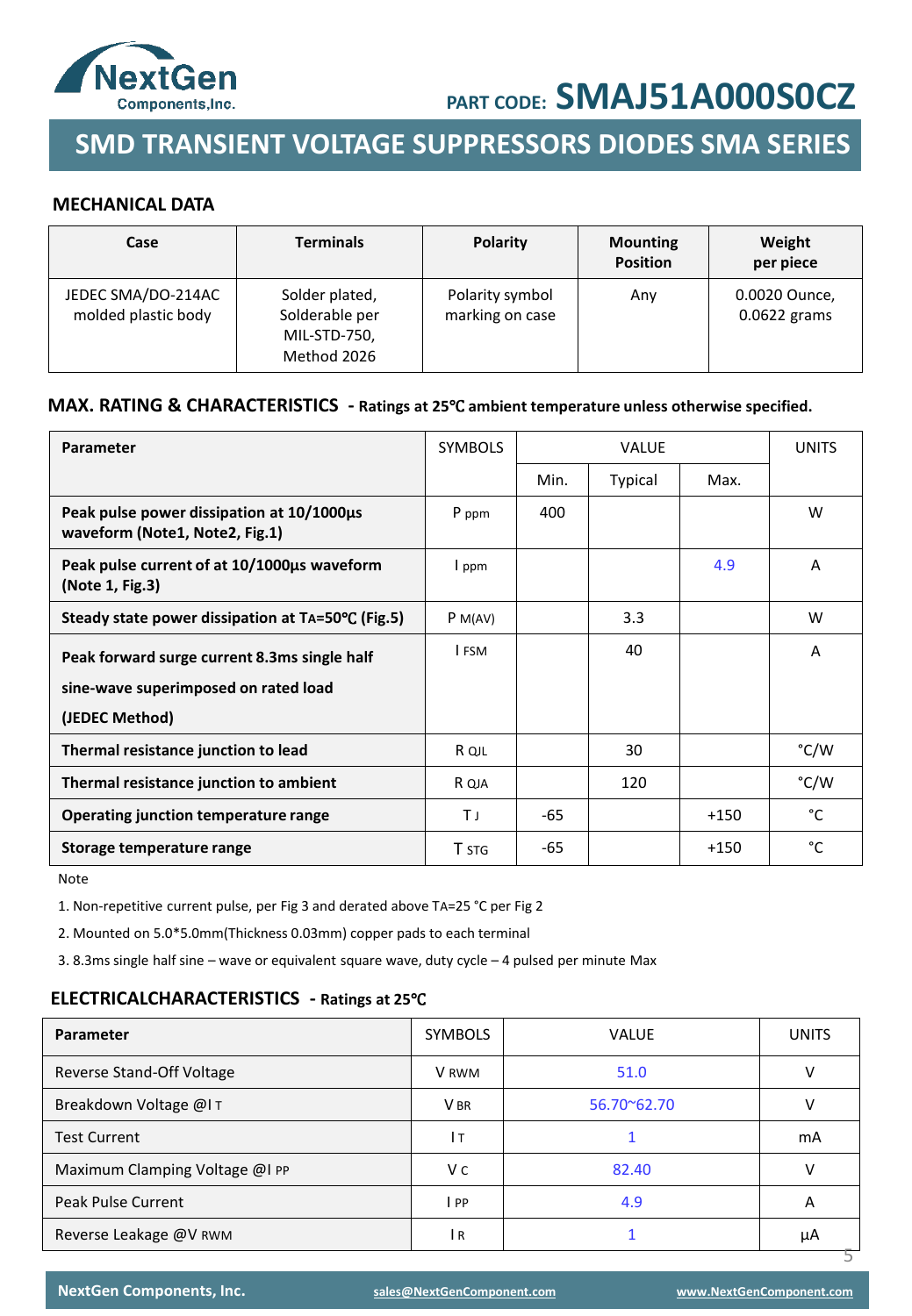

## **SMD TRANSIENT VOLTAGE SUPPRESSORS DIODES SMA SERIES**

### **RELIABILITY**

| <b>Number</b>  | <b>Experiment Items</b>                      | <b>Experiment Method And Conditions</b>                                                                        | Reference<br><b>Documents</b>  |
|----------------|----------------------------------------------|----------------------------------------------------------------------------------------------------------------|--------------------------------|
| $\mathbf{1}$   | Solder Resistance Test                       | Test 260°C± 5°C for 10 ± 2 sec.<br>Immerse body into solder 1/16" ± 1/32"                                      | MIL-STD-750D<br>METHOD-2031.2  |
| 2              | Solderability Test                           | 230°C ±5°C for 5 sec.                                                                                          | MIL-STD-750D<br>METHOD-2026.10 |
| 3              | <b>Pull Test</b>                             | 1 kg in axial lead direction for 10 sec.                                                                       | MIL-STD-750D<br>METHOD-2036.4  |
| 4              | <b>Bend Test</b>                             | 0.5Kg Weight Applied To Each Lead,<br>Bending Arcs 90 °C ± 5 °C For 3 Times                                    | MIL-STD-750D<br>METHOD-2036.4  |
| 5              | High Temperature Reverse<br><b>Bias Test</b> | TA=100°C for 1000 Hours at VR=80%<br>Rated VR                                                                  | MIL-STD-750D<br>METHOD-1038.4  |
| 6              | Forward Operation Life Test                  | TA=25°C Rated Average Rectified<br>Current                                                                     | MIL-STD-750D<br>METHOD-1027.3  |
| $\overline{7}$ | Intermittent Operation Life<br>Test          | On state: 5 min with rated IRMS Power<br>Off state: 5 min with Cool Forced Air.<br>On and off for 1000 cycles. | MIL-STD-750D<br>METHOD-1036.3  |
| 8              | Pressure Cooker Test                         | 15 PSIG, TA=121°C, 4 hours                                                                                     | MIL-S-19500<br>APPENOIXC       |
| 9              | <b>Temperature Cycling Test</b>              | -55°C~+125°C; 30 Minutes For Dwelled<br>Time 5 minutes for transferred time.<br>Total: 10 cycles.              | MIL-STD-750D<br>METHOD-1051.7  |
| 10             | <b>Thermal Shock Test</b>                    | 0°C for 5 minutes., 100°C for 5 minutes,<br>Total: 10 cycles                                                   | MIL-STD-750D<br>METHOD-1056.7  |
| 11             | <b>Forward Surge Test</b>                    | 8.3ms Single Sale Sine-wave One Surge.                                                                         | MIL-STD-750D<br>METHOD-4066.4  |
| 12             | <b>Humidity Test</b>                         | TA=65°C, RH=98% for 1000 hours.                                                                                | MIL-STD-750D<br>METHOD-1021.3  |
| 13             | High Temperature Storage<br>life Test        | 150°C for 1000 Hours                                                                                           | MIL-STD-750D<br>METHOD-1031.5  |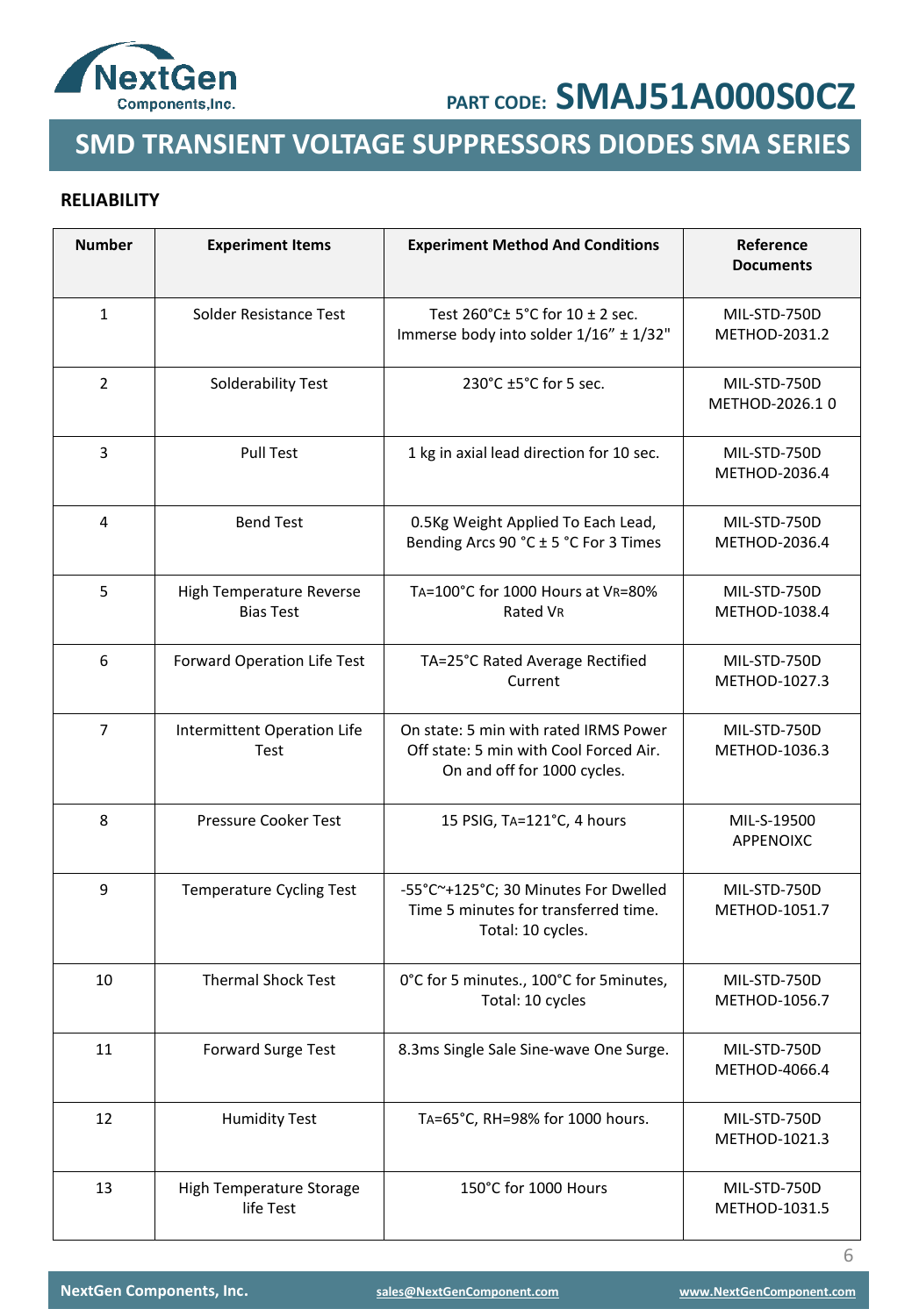

**SMD TRANSIENT VOLTAGE SUPPRESSORS DIODES SMA SERIES**

### **SUGGESTED REFLOW PROFILE (For Reference Only)**



| <b>Profile Feature</b>               |                                                 | Pb-Free Assembly      |
|--------------------------------------|-------------------------------------------------|-----------------------|
| Average Ramp-up Rate (Ts Max to Tp)  |                                                 | 3°C/second Max        |
| Preheat                              | <b>Temperature Min (Ts Min.)</b>                | $150^{\circ}$ C       |
|                                      | <b>Temperature Max (Ts Max.)</b>                | $200^{\circ}$ C       |
|                                      | Time (ts Min. to ts Max.)                       | $60 \sim 180$ seconds |
| <b>Time maintained</b><br>above      | Temperature (TL)                                | $217^{\circ}$ C       |
|                                      | Time (tL)                                       | $60 \sim 150$ seconds |
| Peak/Classification Temperature (Tp) |                                                 | 260 °C                |
|                                      | Time within 5°C of actual Peak Temperature (tp) | $20 \sim 40$ seconds  |
| Ramp-down rate                       |                                                 | 6 °C /Second Max.     |
| Time 25 °C to Peak Temperature       |                                                 | 8 minutes Max.        |
| <b>Suggest reflow times</b>          |                                                 | 3 Times Max.          |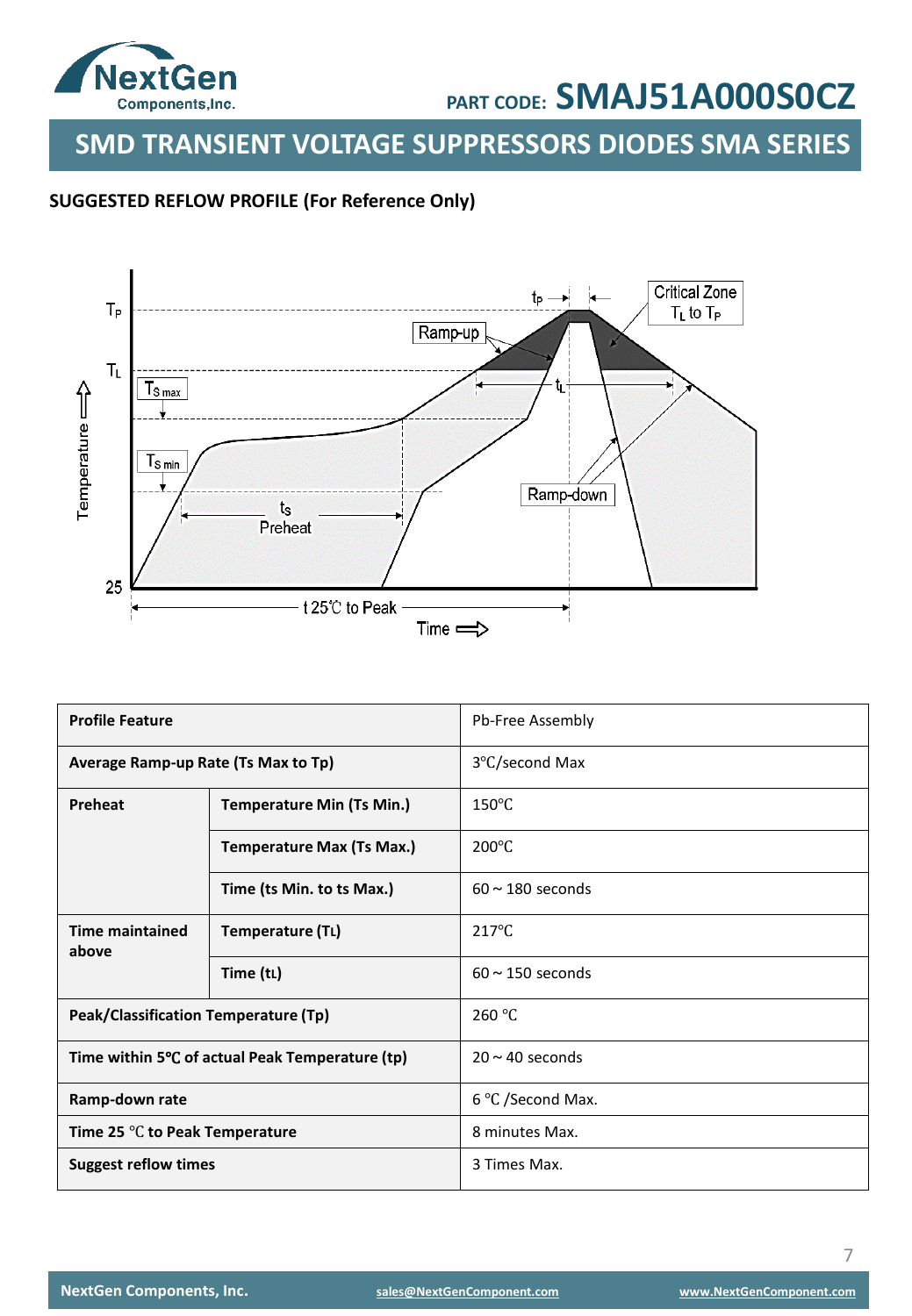

**SMD TRANSIENT VOLTAGE SUPPRESSORS DIODES SMA SERIES**

### **RATINGS AND CHARACTERISTIC CURVES (For Reference Only)**





-Time

Figure 5. Steady State Power Dissipation Derating curve







-Reverse Breakdown Voltage

Figure 6. Maximum Non-Repetitive Forward Surge Current Uni-Directional Only

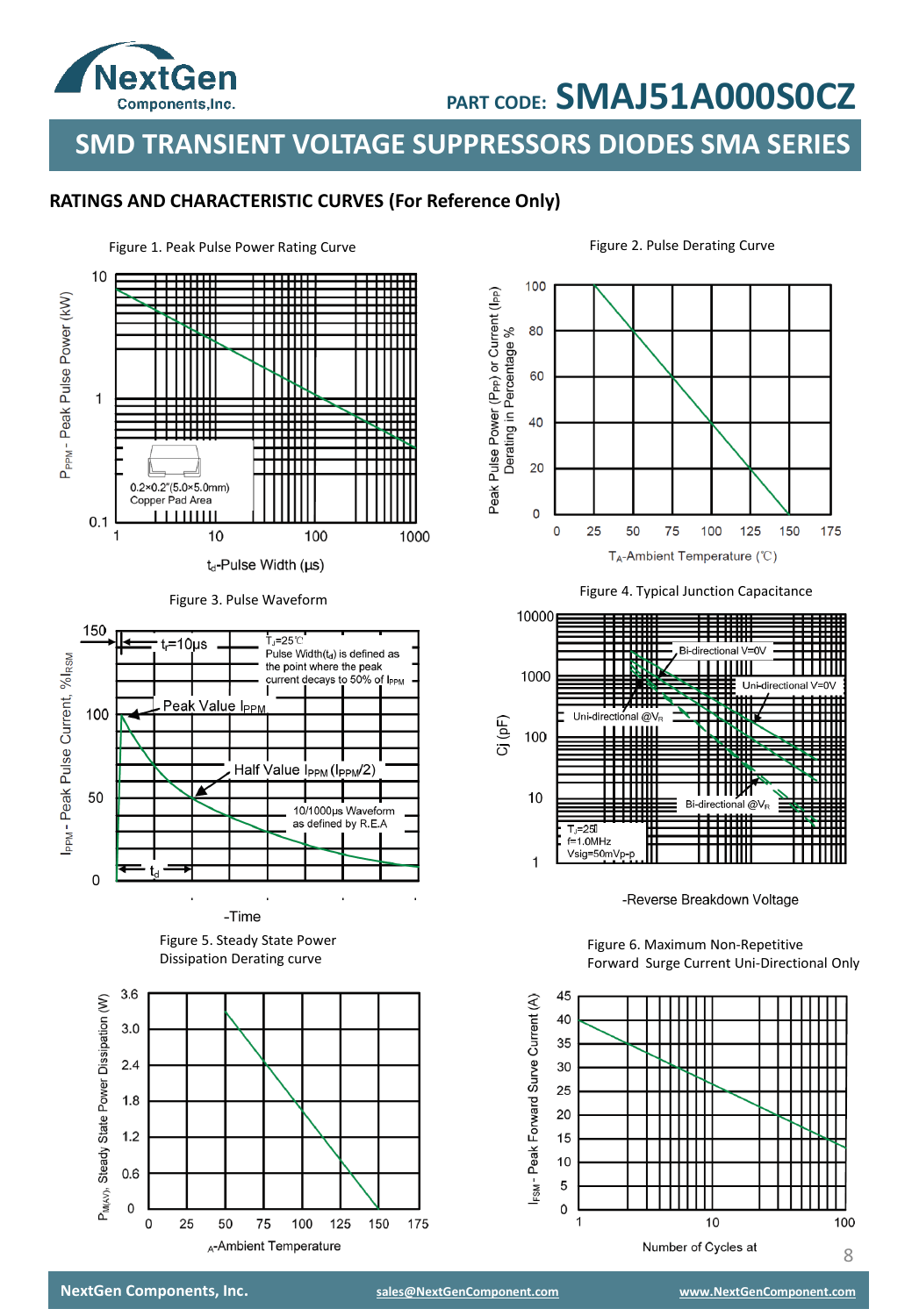

## **SMD TRANSIENT VOLTAGE SUPPRESSORS DIODES SMA SERIES**

### **TAPE/REEL (Unit: mm)**

All Devices are packed in accordance with EIA standard RS-481-A and specifications.





| <b>Item</b>              | Symbol         | <b>Tolerance</b> | SMA/DO-214AC |
|--------------------------|----------------|------------------|--------------|
| Carrier width            | Α              | 0.1              |              |
| Carrier Length           | B              | 0.1              | 5.33         |
| Carrier Depth            | C              | 0.1              | 2.36         |
| Sprocket hole            | d              | 0.05             | 1.50         |
| 13"Reel outside diameter | D              | 2.0              | 330.0        |
| 13"Reel inner diameter   | D <sub>1</sub> | ÷,               | 50.0Min.     |
| 7"Reel outside diameter  | D              | 2.0              | 178.0        |
| 7"Reel inner diameter    | D <sub>1</sub> | ä,               | 62.0         |
| Feed hole diameter       | D <sub>2</sub> | 0.5              | 13.00        |
| Sprocket hole position   | E              | 0.1              | 1.75         |
| Punch hole position      | F              | 0.1              | 5.50         |
| Punch hole pitch         | P              | 0.1              | 4.00         |
| Sprocket hole pitch      | P <sub>0</sub> | 0.1              | 4.00         |
| <b>Embossment center</b> | <b>P1</b>      | 0.1              | 2.0          |
| Overall tape thickness   | T              | 0.1              | 0.28         |
| Tape width               | W              | 0.3              | 12.00        |
| Reel width               | W1             | 1.0              | 18.0         |

**NextGen Components, Inc. [sales@NextGenComponent.com](mailto:sales@NextGenComponent.com) [www.NextGenComponent.com](http://www.nextgencomponent.com/)**